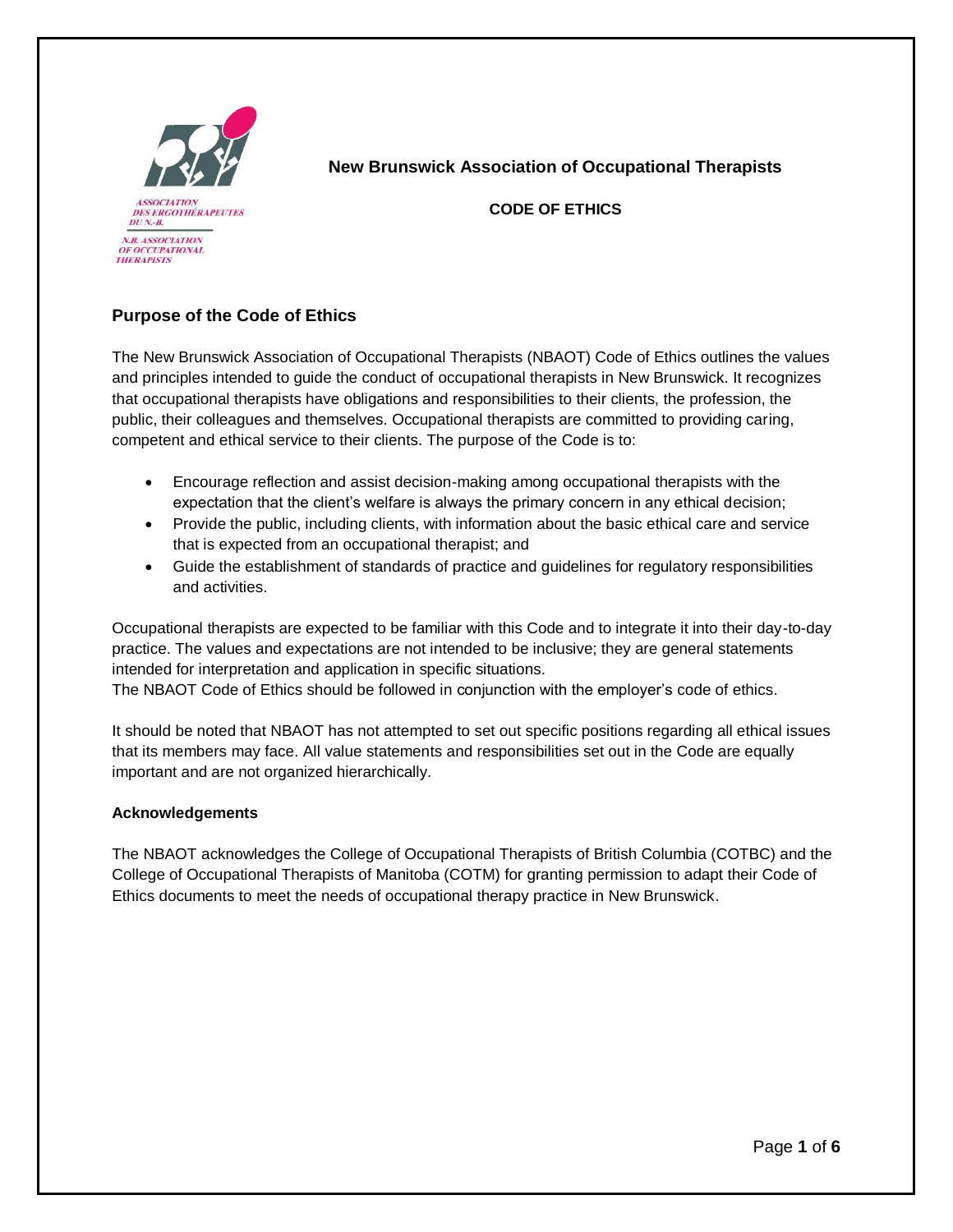## **Occupational Therapy Values**

- Dignity and Worth
- Individual Autonomy
- Safe, Competent and Ethical Care
- **•** Accountability
- **•** Confidentiality
- Fairness
- Honesty and Transparency
- **•** Trusting and Respectful Work Environment

#### **Dignity and Worth**

Every client is unique and has intrinsic worth.

Occupational therapists are expected to:

- Provide service in a manner that upholds the dignity of clients;
- Respect the client's race, culture, gender, social status, language, sexual orientation, age or ability in the delivery of service;
- Respect the client's self-determination and choice;
- Assist clients to achieve optimum quality of life in all states of health;
- Recognize the power imbalance inherent in professional therapeutic relationships, and maintain appropriate professional boundaries;
- Act in the best interest of the client to maintain trust, and not exploit the professional relationship for any personal, physical, emotional, financial, social or sexual gain.

#### **Individual Autonomy**

Every client has the right and capacity for self-determination.

- Advocate for the client's right to determine and participate in meaningful occupations for his or her health and well-being;
- Provide complete and accurate information to enable the client to make informed decisions regarding the need for, and nature of, occupational therapy service, including information about the anticipated benefits and risks of accepting or refusing such service;
- Obtain and document informed consent for occupational therapy service. Consent may be established orally or in writing. In situations where this is not possible, consent may be implied.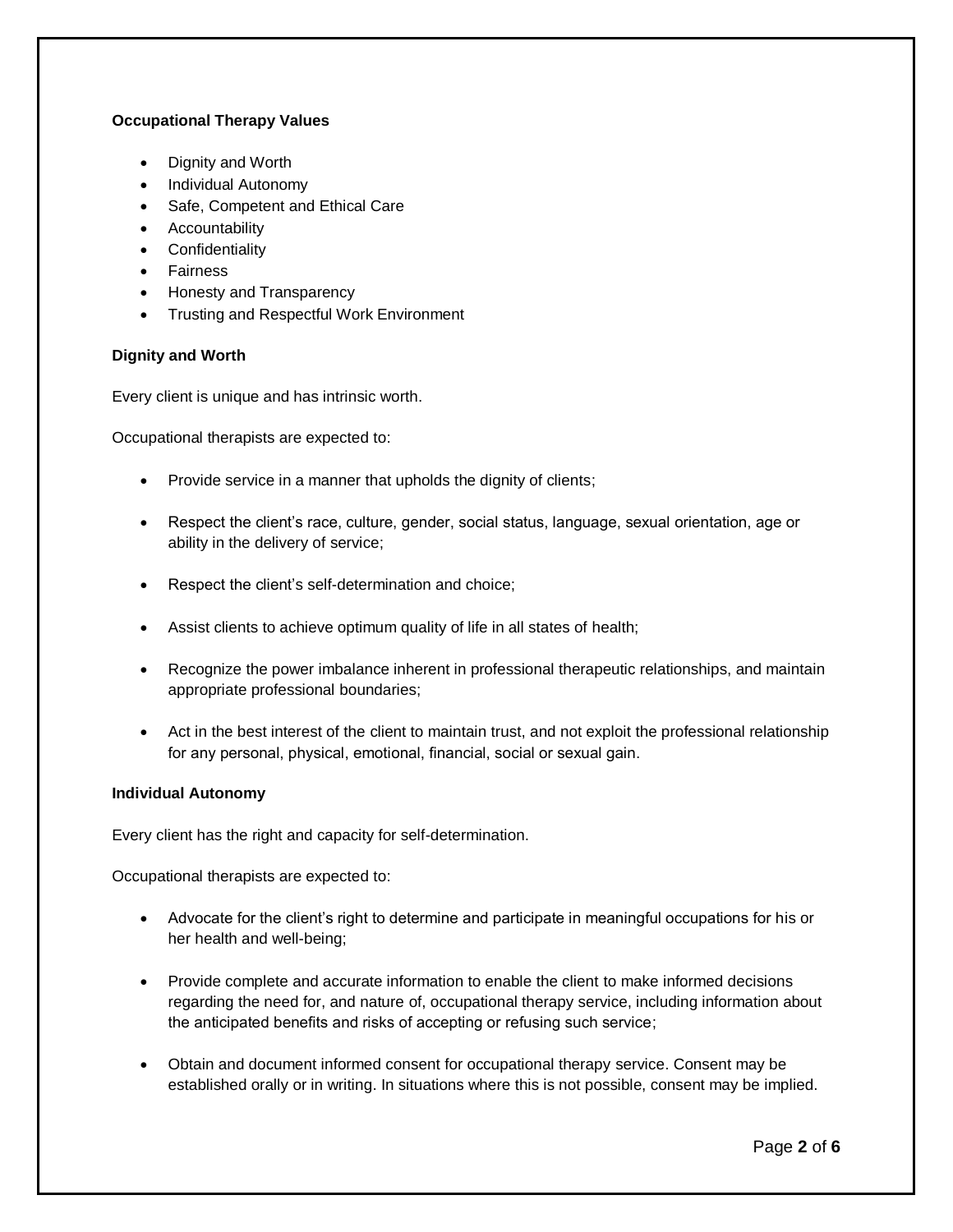- Obtain informed consent for occupational therapy service provided by those under the occupational therapist's supervision, such as students and support personnel;
- Recognize client's support network, and where appropriate, include their participation in occupational therapy service;
- Inform and involve the client as much as possible in the process of giving informed consent, even if the client does not have the capacity to do so;
- Confirm the scope and authority of alternative decision makers.

## **Safe, Competent and Ethical Care**

Every client has the right to safe, competent and ethical occupational therapy service.

Occupational therapists are expected to:

- Practice within the scope of the profession, with knowledge of and adherence to national and provincial legislation, regulations, standards of practice and policies relevant to the practice of occupational therapy;
- Provide service in areas of professional competence and practice within the scope of their knowledge and skills;
- Regularly conduct self-assessments of their practice and participate in professional development to maintain currency and competence;
- Seek support and additional training when changing area of practice;
- Integrate current evidence-based practices relevant to occupational therapy service delivery;
- Request consultation or refer clients to colleagues or other health care professionals when such actions are in the best interest of the client;
- Strive to participate in activities that contribute to the body of knowledge and skills of the profession.

## **Accountability**

Occupational therapists are fully responsible for their practice and are obligated to account for their actions.

- Act in the client's best interest and in a manner consistent with the occupational therapist's professional responsibilities;
- Retain responsibility for all occupational therapy services provided to the client by others under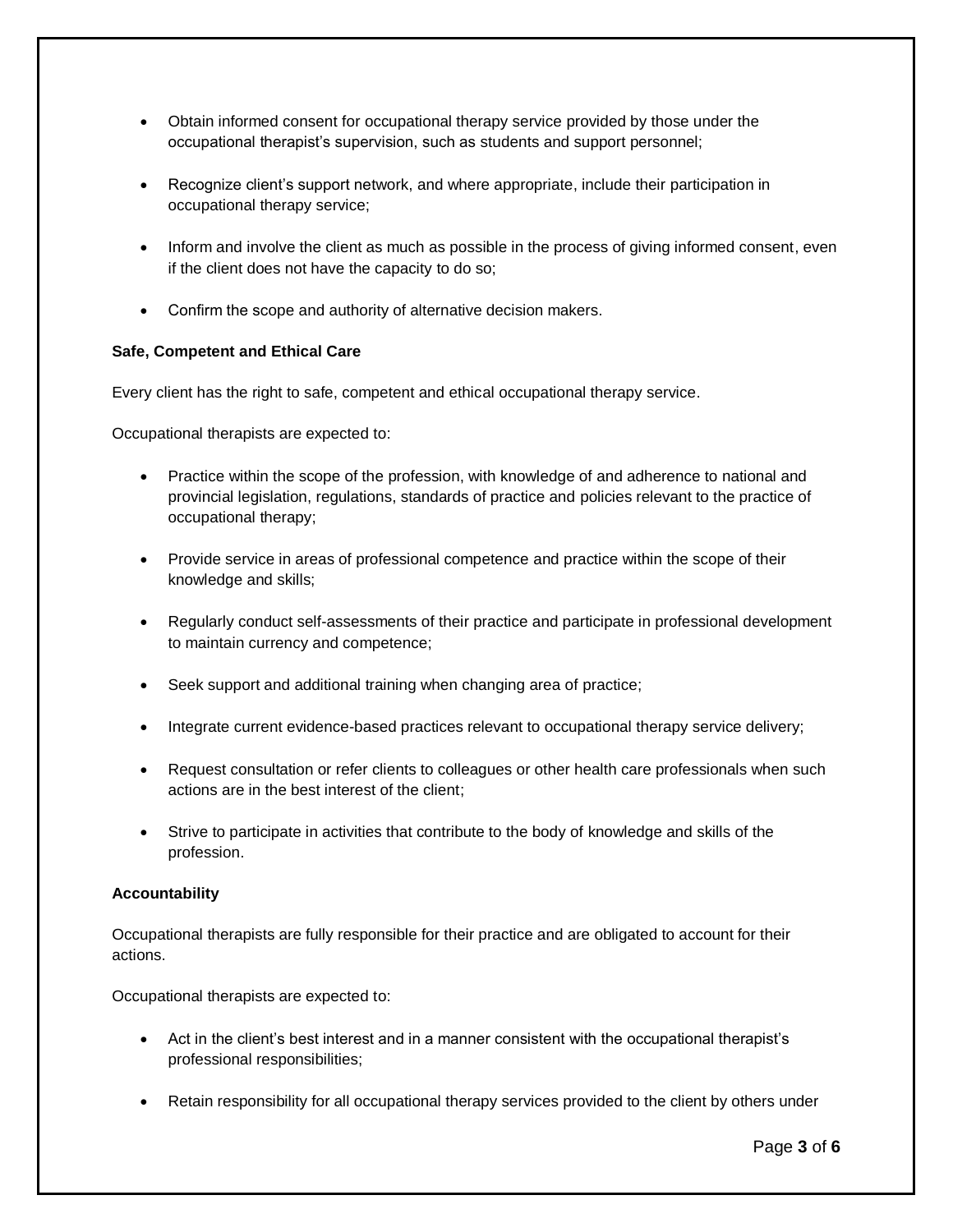their supervision;

- Limit or discontinue the provision of professional service if their physical or mental health is compromised by illness, injury or substance use that will affect their work. Where possible, occupational therapists are expected to provide the client with information regarding alternative services and assist with referrals;
- Recognize that professional obligations override management policies and take all reasonable steps to resolve situations where management policies and professional obligations are in conflict;
- Report unsafe, incompetent or unethical care, including boundary violations, to the appropriate authorities;
- Act in a manner that maintains respect for the profession and its members.

#### **Confidentiality**

- Occupational therapists safeguard the confidentiality of information acquired in the context of professional relationships in order to protect their clients' rights to privacy.
- Occupational therapists are expected to:
- Comply with provincial legislation and professional regulations regarding confidentiality;
- Collect and use only information that is relevant and essential for quality service delivery;
- Take action to safeguard personal information throughout the process of collecting, recording, releasing, securing and destroying this information;
- Maintain confidentiality of client's personal information at all times;
- Share personal information with others only with the authorized consent of the client, or where failure to disclose would cause significant harm, or if legally required.

#### **Fairness**

Every client has the right to quality occupational therapy service in accordance with individual needs.

- Provide service to all clients in a respectful and unbiased manner regardless of race, culture, gender, social status, language, sexual orientation, age or ability;
- Advocate for sufficient human and material resources to provide safe, efficient and competent care;
- Advocate for the fair and equitable provision of occupational therapy service.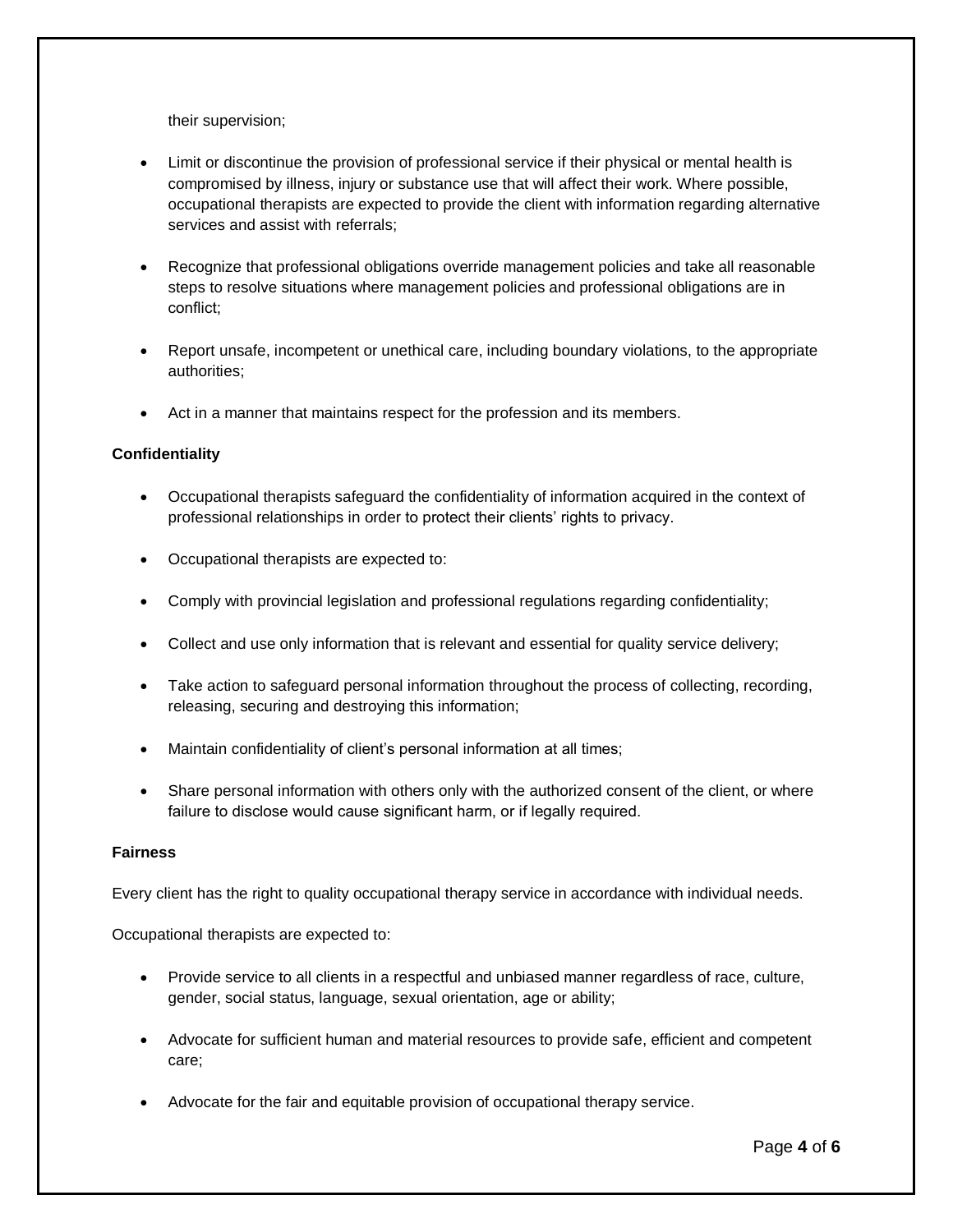#### **Honesty and Transparency**

Occupational therapists communicate openly and honestly in a clear and caring manner, and respect the client's right to comprehensive information regarding occupational therapy service.

Occupational therapists are expected to:

- Communicate openly and effectively in an appropriate manner with clients and colleagues, and to provide all relevant information;
- Provide qualifications and credentials to clients on request, including a means of contacting the New Brunswick Association of Occupational Therapists;
- Provide clients with access to their occupational therapy information in accordance with provincial legislation, professional regulations and workplace policies;
- Identify and disclose any competing interests and expectations, and in situations of real or perceived conflict of interest, take appropriate action in the best interest of the client;
- Explain to the client the nature and extent of the occupational therapist's responsibility to the fee payer;
- Use clear, accurate, and verifiable information in any advertising. This must conform to legal, social and professional norms that support the integrity and dignity of the profession.

#### **Trusting and Respectful Work Environment**

Occupational therapists perform their professional duties in a manner that promotes a trusting and respectful working environment, supporting safe and competent care.

- Provide mentorship and guidance to assist in the professional development of students;
- Promote openness and questioning, and support those who speak out in good faith;
- Respect the skills and knowledge of other team members, and seek to collaborate with them;
- Receive and act upon feedback given by colleagues regarding the provision of safe, competent and ethical care;
- Collaborate with colleagues to develop and maintain environments conducive to ethical practice.